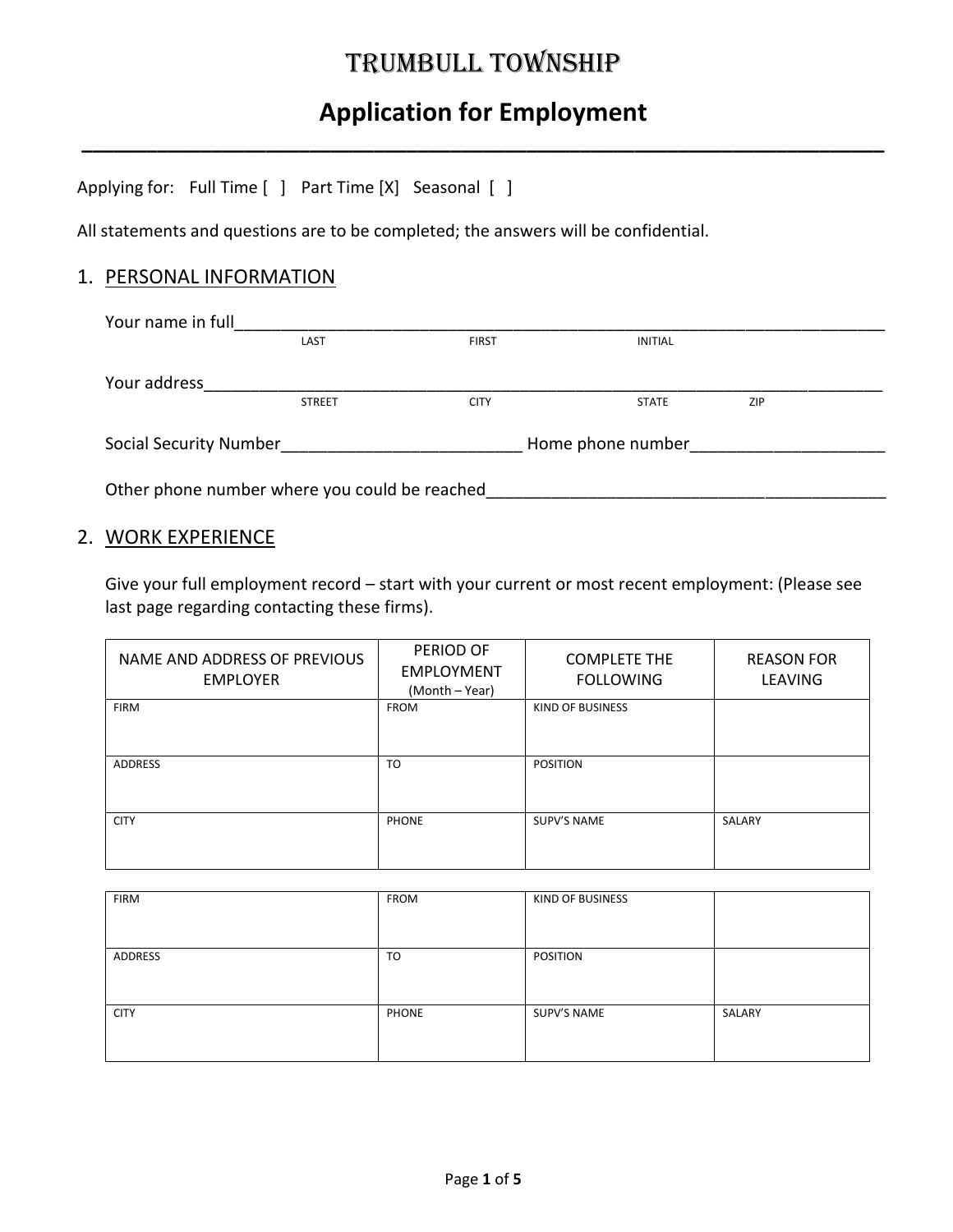## TRUMBULL TOWNSHIP

## **Application for Employment**

**\_\_\_\_\_\_\_\_\_\_\_\_\_\_\_\_\_\_\_\_\_\_\_\_\_\_\_\_\_\_\_\_\_\_\_\_\_\_\_\_\_\_\_\_\_\_\_\_\_\_\_\_\_\_\_\_\_\_\_\_\_\_\_\_\_\_\_\_\_\_\_\_\_\_**

| NAME AND ADDRESS OF PREVIOUS<br><b>EMPLOYER</b> | PERIOD OF<br><b>EMPLOYMENT</b><br>(Month – Year) | <b>COMPLETE THE</b><br><b>FOLLOWING</b> | <b>REASON FOR</b><br><b>LEAVING</b> |
|-------------------------------------------------|--------------------------------------------------|-----------------------------------------|-------------------------------------|
| <b>FIRM</b>                                     | <b>FROM</b>                                      | KIND OF BUSINESS                        |                                     |
| <b>ADDRESS</b>                                  | TO                                               | <b>POSITION</b>                         |                                     |
| <b>CITY</b>                                     | <b>PHONE</b>                                     | SUPV'S NAME                             | SALARY                              |

| <b>FIRM</b> | FROM  | KIND OF BUSINESS |        |
|-------------|-------|------------------|--------|
| ADDRESS     | TO    | POSITION         |        |
| <b>CITY</b> | PHONE | SUPV'S NAME      | SALARY |

#### 3. EDUCATION

Give record of all High Schools, Colleges, Universities, Trade Schools, and Special Schools you have attended.

| Name of School, Colleges,<br>University, Trade School, etc. | Address | Course taken | Period of<br>Attendance |
|-------------------------------------------------------------|---------|--------------|-------------------------|
|                                                             |         |              |                         |
|                                                             |         |              |                         |
|                                                             |         |              |                         |
|                                                             |         |              |                         |
|                                                             |         |              |                         |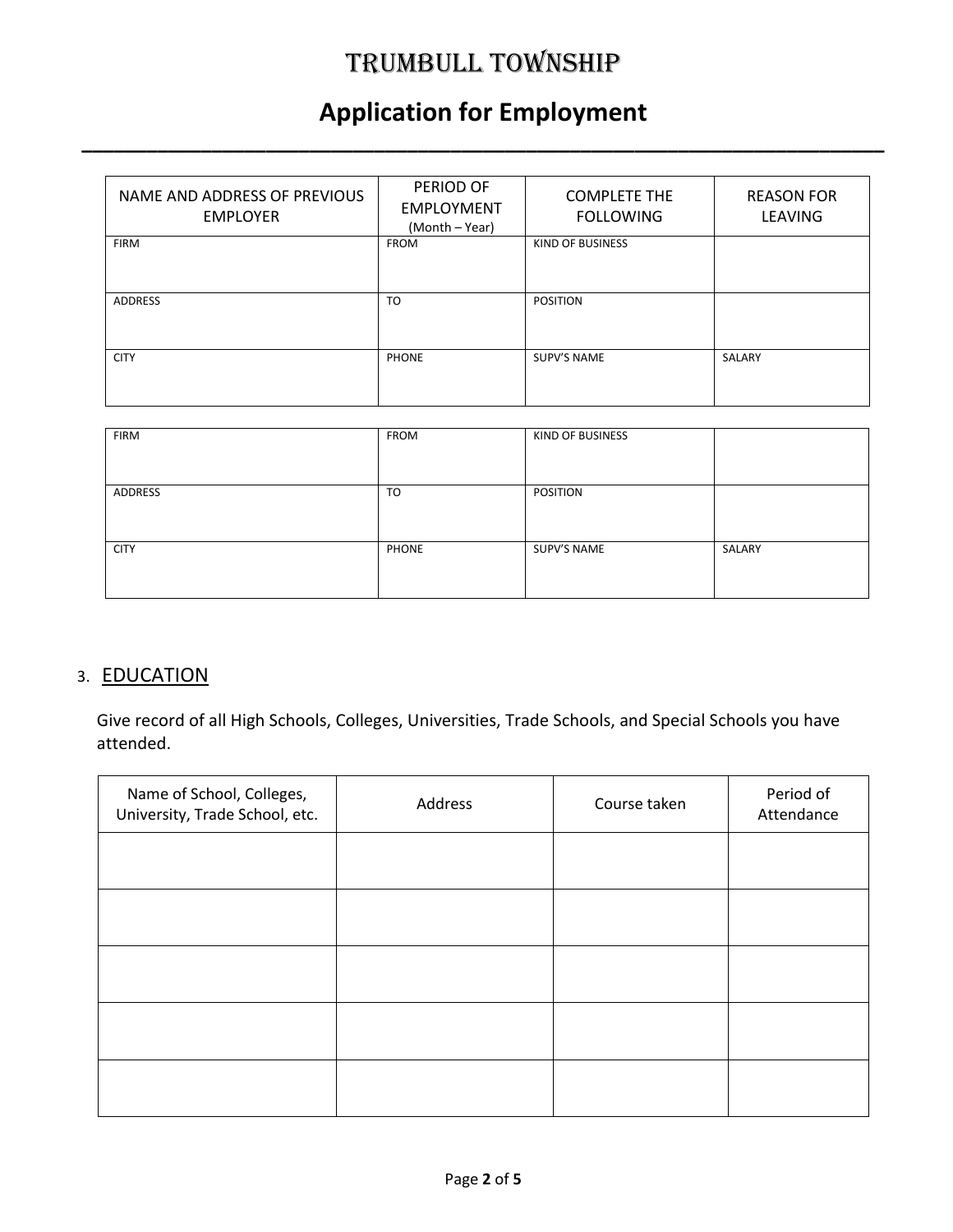# TRUMBULL TOWNSHIP

# **Application for Employment**

**\_\_\_\_\_\_\_\_\_\_\_\_\_\_\_\_\_\_\_\_\_\_\_\_\_\_\_\_\_\_\_\_\_\_\_\_\_\_\_\_\_\_\_\_\_\_\_\_\_\_\_\_\_\_\_\_\_\_\_\_\_\_\_\_\_\_\_\_\_\_\_\_\_\_**

| ANSWER THESE QUESTIONS ONLY IF EMPLOYER HAS CHECKED THE APPROPRIATE BOX.                                                                                      |  |  |  |
|---------------------------------------------------------------------------------------------------------------------------------------------------------------|--|--|--|
|                                                                                                                                                               |  |  |  |
| [X] List all traffic violations in past 5 years resulting in a conviction.                                                                                    |  |  |  |
|                                                                                                                                                               |  |  |  |
|                                                                                                                                                               |  |  |  |
| [X] Describe all traffic accidents in past 5 years.                                                                                                           |  |  |  |
|                                                                                                                                                               |  |  |  |
|                                                                                                                                                               |  |  |  |
| $[X]$ Have you ever been convicted of a felony? $[$ $]$ Yes $[$ $]$ No<br>If yes, please describe in full, identify the jurisdiction, and identify the crime. |  |  |  |
|                                                                                                                                                               |  |  |  |
|                                                                                                                                                               |  |  |  |
| (Applicant, please note that a conviction of a crime is not an automatic bar to employment. - All<br>circumstances will be considered).                       |  |  |  |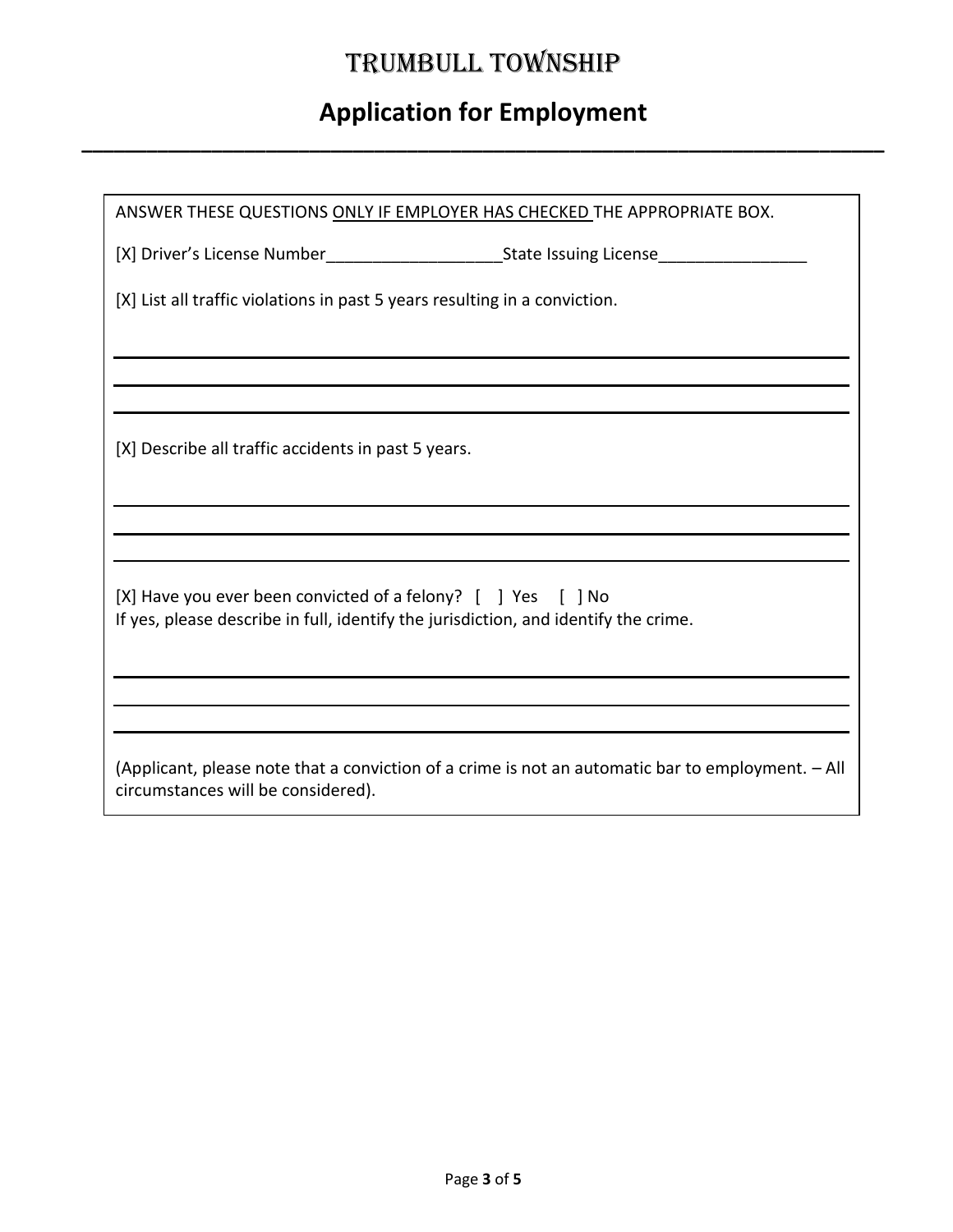### **Application for Employment**

**\_\_\_\_\_\_\_\_\_\_\_\_\_\_\_\_\_\_\_\_\_\_\_\_\_\_\_\_\_\_\_\_\_\_\_\_\_\_\_\_\_\_\_\_\_\_\_\_\_\_\_\_\_\_\_\_\_\_\_\_\_\_\_\_\_\_\_\_\_\_\_\_\_\_**

### 5. PERSONAL REFERENCES (Other than previously listed).

Give the name, address and phone numbers of persons who know you (not relatives or township employees), who we have your permission to contact.

| Address            |                                                                                                                | Address and the state of the state of the state of the state of the state of the state of the state of the state of the state of the state of the state of the state of the state of the state of the state of the state of th |
|--------------------|----------------------------------------------------------------------------------------------------------------|--------------------------------------------------------------------------------------------------------------------------------------------------------------------------------------------------------------------------------|
|                    |                                                                                                                |                                                                                                                                                                                                                                |
|                    | Phone # 2008 2008 2012 2013 2014 2015 2016 2017 2018 2019 2017 2018 2019 2019 2017 2018 2019 2019 2017 2018 20 |                                                                                                                                                                                                                                |
| <b>Business or</b> | <b>Business or</b>                                                                                             | <b>Business or</b>                                                                                                                                                                                                             |
| Position           | Position Position                                                                                              | Position______________                                                                                                                                                                                                         |
| Years              | Years                                                                                                          | Years                                                                                                                                                                                                                          |
| Known              | Known <b>Example 2019</b>                                                                                      | Known <b>Example 2019</b>                                                                                                                                                                                                      |
|                    |                                                                                                                |                                                                                                                                                                                                                                |
|                    |                                                                                                                |                                                                                                                                                                                                                                |
|                    |                                                                                                                |                                                                                                                                                                                                                                |

#### 6. EMPLOYMENT DESIRED

Position being applied for?\_\_\_\_\_\_\_\_\_\_\_\_\_\_\_\_\_\_\_\_\_\_\_\_\_When can you report for work?\_\_\_\_\_\_\_\_\_\_\_\_\_\_\_\_\_\_\_

If you are presently employed, may we contact employer? [ ] Yes [ ] No

What salary do you expect (approximate)?\_\_\_\_\_

 Have you ever been employed by the Township or any other public entity? [ ] Yes [ ] No If Yes, please complete the following:

| Public entity:                          | Dates employed | to |
|-----------------------------------------|----------------|----|
| Department                              | Supervisor     |    |
| Reason for termination of<br>employment |                |    |